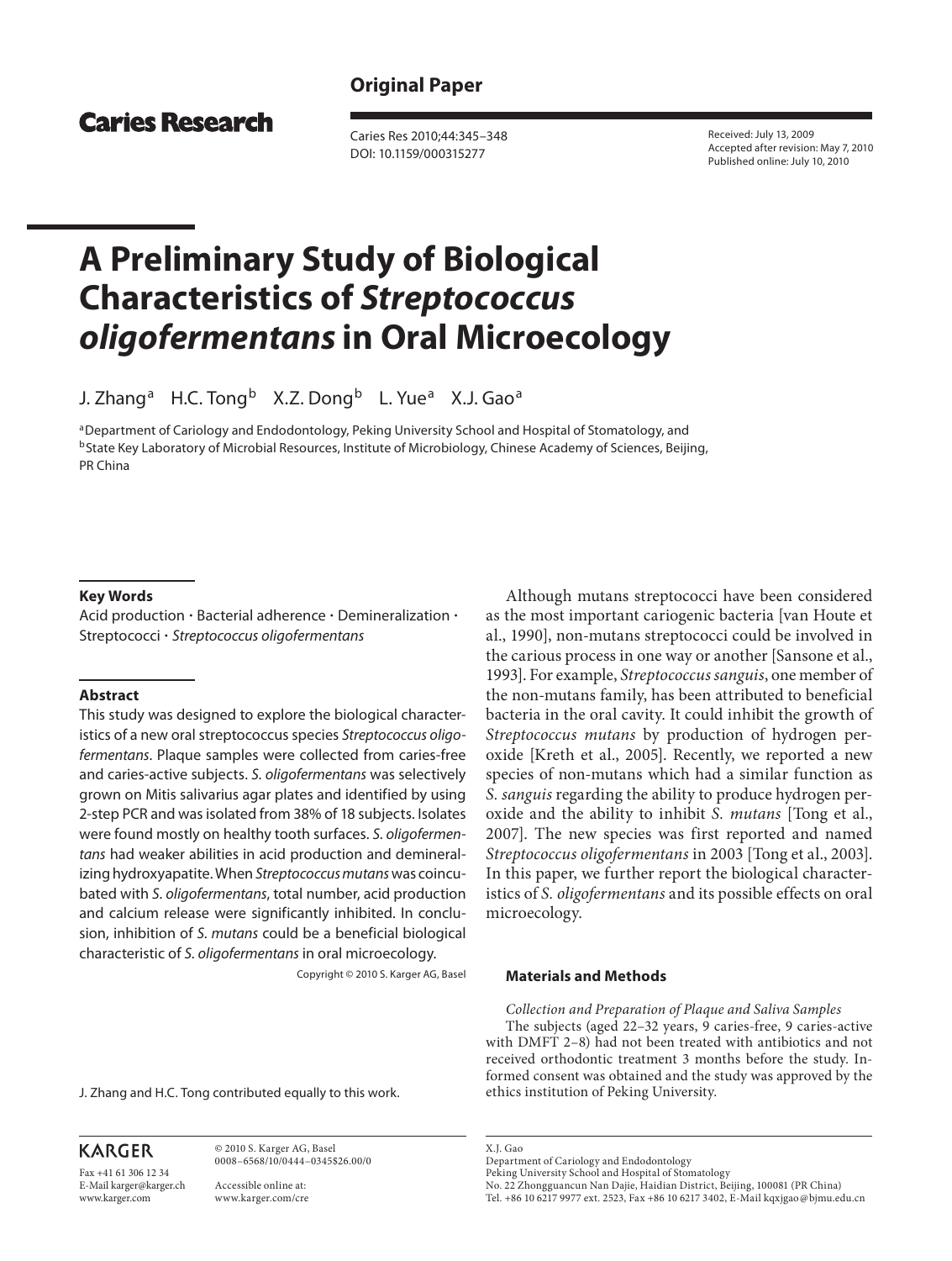Plaque samples were obtained from all tooth surfaces available in caries-free teeth and the dorsum of the tongue. Stimulated saliva by paraffin wax was collected at the same time. In caries-active subjects, more samples from carious lesions and healthy surfaces adjacent to caries were collected. Samples from the same tooth surfaces (approximal, occlusal or buccal-lingual) in each individual subject were separately placed in sterilized, capped microcentrifuge tubes, making 5 samples from caries-free individuals and 7 from caries-active individuals. Each tube contained 1,500 μl of PBSTC [Brailsford et al., 2001]. The samples were kept on ice and processed in the laboratory within 4 h.

#### *Primary Bacteriological Analysis*

 Aliquots (0.1 ml) of appropriate dilutions of suspensions in PBSTC were spread on plates with 3 different agar media, i.e. MSAE (Mitis salivarius agar with 15 µg/ml erythromycin) for *S. oligofermentans,* TYCSB (tryptone-yeast-extract-cystine supplemented with 0.15 g/ml sucrose and 0.2 U/ml bacitracin) for *S. mutans* [Wan et al., 2002] and BHI (brain heart infusion agar supplemented with 5% defibrinated sheep blood) for the total cultivable sample flora. The plates were incubated in an anaerobic workstation with 95%  $N_2$ and 5% CO<sub>2</sub> for 2-3 days at 37°C. The final quantity of *S. mutans* was expressed as percentage in the total cultivable sample flora.

#### *Identification of* S. oligofermentans

 After 2 days of growth on the MSAE plates, viscid milk white colonies 0.5–1.0 mm in diameter, similar to *S. oligofermentans* type strain, were picked out and checked under microscope. After 18 h of growth at 37°C in BHI, strains with characteristics of Gram-positive nonmotile and in short chains alignment under microscope were selected for further identification by 2-round PCR reactions. A pair of 16S rDNA-specific primer of *S. oligofermentans* 88F (5'-CATTTTACTGCATGGTAAGATG-3') and 1541R (5'-AAGGAGGTGATCCAGCC-3') were designed and synthesized by Sangon company (Shanghai, China). First-round PCR reaction was performed at 95°C/6 min, 30 cycles at 94°C/ 30 s, 55°C/1 min, 72°C/1.5 min, then 1 cycle at 72°C/10 min. The positive colonies with amplified fragment of 1,450 bp were identified by second-round PCR using lactate oxidase gene fragment, LoxF/LoxR as primers. LoxF (5'-CACCNCATTGGTTTCAATT-3') and LoxR (5'-CCAGNNANTTGCATAAC-3') were synthesized by Sangon company. The second-round PCR was performed at 95°C/6 min, 30 cycles at 94°C/30 s, 40°C/1 min, 72°C/1.5 min, then one cycle at  $72^{\circ}$ C/10 min (626 bp). The details of the technique were reported elsewhere [Zhang et al., 2007].

#### *Biochemical Characteristics of* S. oligofermentans *Isolated Strains*

 Seven representative isolated strains of *S. oligofermentans* were progressed into fermentation experiments. Biochemical traits were determined by using the back part of the API 20 Strep system (bioMérieux). API 20 Strep was used by following the manufacturer's instructions. Fermentations were determined at 4 and 24 h, respectively.

#### *Adhesion to Smooth Hard Glass*

 Strains of streptococcus species: *S. oligofermentans* LMG 21535 T was freeze-dry preserved in the laboratory. *S. sanguinis* ATCC 10556<sup>T</sup> and *S. salivarius* ATCC 7073<sup>T</sup> in freeze-dried cultures were provided by the China Microbiological Culture Collection Center. *S. gordonii* ATCC 10558<sup>T</sup> was from the China General Microbiological Culture Collection Center. *S. mutans* NCTC  $10449<sup>T</sup>$  was kindly given by Professor Samaranayake of the University of Hong Kong.

 The experiments were carried out according to Mukasa and Slade [1973]. Briefly, bacteria were inoculated in 6 ml of BHI. After 18 h of incubation at 37°C, the cultures were collected by centrifugation at 4,000 rpm for 5 min, then washed 3 times with PBS buffer. The bacterial deposit was suspended in PBS buffer to make the optical density at 550 nm to be 0.75. Two milliliters of cell suspension and 0.4 ml 5% sucrose in PBS were added and mixed in glass tubes. The final volume was 2.4 ml. The tubes were incubated at 37°C at a 30° angle for 18 h. After swirling 5 times by hand, the contents were poured out, and 3 ml of PBS was added. After vortex for 10 min, optical density values at 550 nm were obtained. The relative adhering ability of experimental strains was expressed as a mean percentage of adhering bacteria in the total bacterial amount of 3 independent, repeated experiments.

#### *Demineralization of Hydroxyapatite*

 The same strains as above were used. The strains were first grown in BHI agar for 2 days. Single colonies were inoculated in 4 ml of BHI and incubated anaerobically at 37 ° C for 18 h. The cultures were collected by centrifugation at 8,000 rpm for 5 min and washed 3 times in 2 ml of PBS buffer. Each pellet was resuspended in BHI to yield an optical density value of 0.65 at a wavelength of 630 nm. Then, 150  $\mu$ l of culture of every strain was mixed with 9 ml of BHI, 1% sucrose and 0.09 g of powdered hydroxyapatite (BDH Chemicals, England), and 150  $\mu$ l culture of S. oligofermentans and 150  $\mu$ l of *S. mutans* were mixed with 18 ml BHI, 1% sucrose and 0.09 g powdered hydroxyapatite. Negative controls were without adding bacteria. The mixtures were added into plates and incubated anaerobically with 95% N<sub>2</sub> and 5%  $CO<sub>2</sub>$ at 37°C for 24 h. Supernatant was aspirated and measured for calcium release and acid production. The calcium content was determined with atomic absorption spectrophotometer (PE-Zeemam-5100). Acid production was evaluated by measured pH values (Ks701, Shindengen, Japan). The precipitated biofilm was suspended in 2 ml of PBS and dispersed by vortex-mixing for 30 s and sonication for 10 s. After serial dilution with PBS, aliquots were plated out on the BHI agar plates. The plates were incubated anaerobically with 95%  $N_2$  and 5% CO<sub>2</sub> at 37°C for 2 days. The amounts of bacteria in biofilm were counted.

#### *Data Analysis*

 Statistical analyses were performed with SPSS (version 10.0). After a primary analysis, the plaque samples were regrouped as with or without *S. oligofermentans* group. Differences in percentage of *S. mutans* between the 2 groups were analyzed with nonparametric tests. To compare the amount and ability of adhering to smooth glass and the ability of producing acid and demineralizing hydroxyapatite, 1-way ANOVA was used.

#### **Results**

#### *General Findings*

 Twelve isolates were finally identified as *S. oligofermentans* out of the colonies obtained from the cultivation on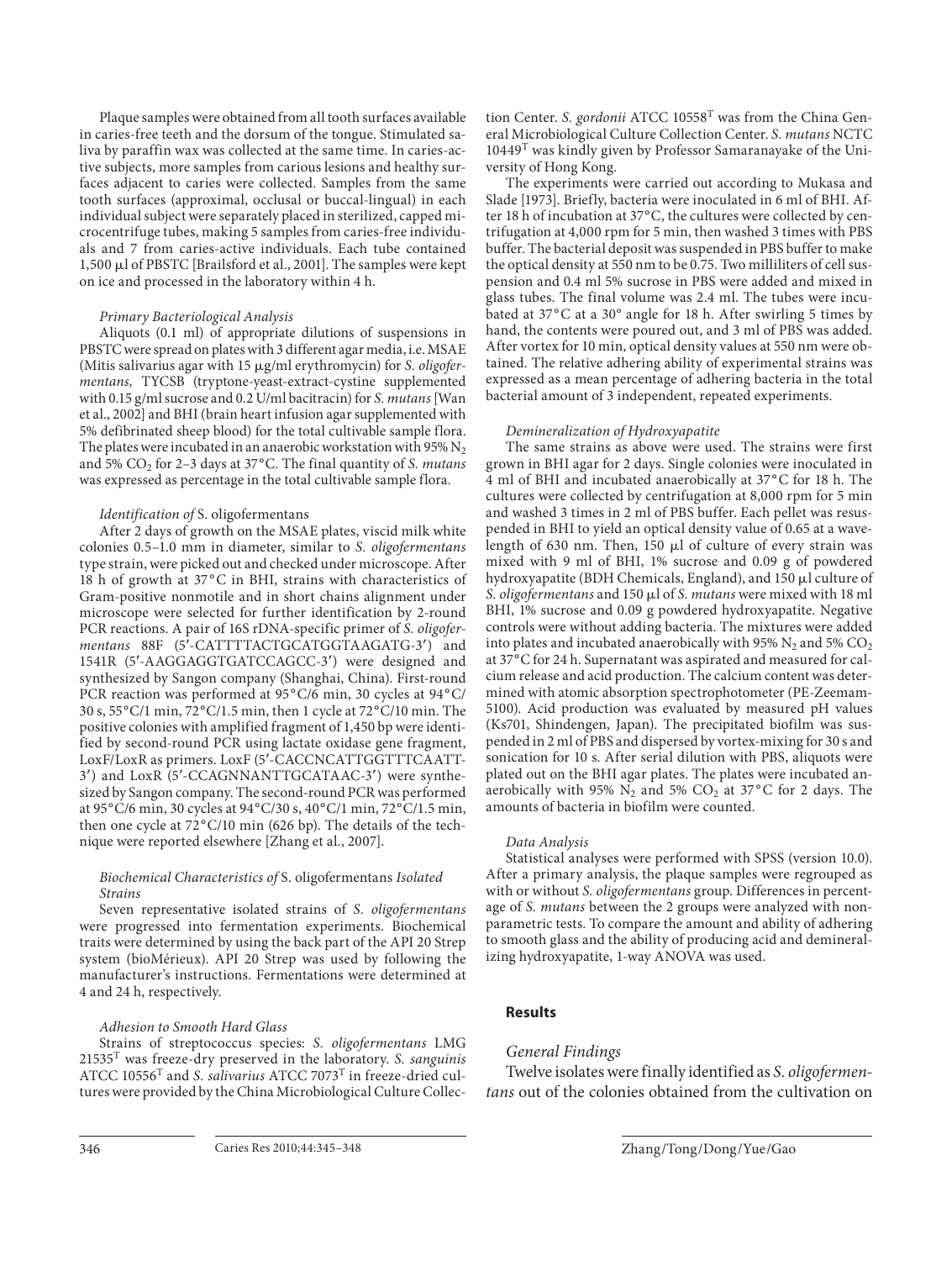MSAE plates. The isolates were from 38% of the subjects, from 3 caries-active and 4 caries-free individuals. The isolates were more often isolated from dental plaques at healthy noncarious tooth surfaces from both caries-free and caries-active subjects and from only 1 carious lesion.

 The detection ratio of *S. mutans* was 9/9 in the cariesactive group and 8/9 in the caries-free group. Taking the tooth surface sites with *S. oligofermentans* as one group and the tooth surface sites without *S. oligofermentans* as another group, the percentage of *S. mutans* in total bacteria was  $0.14 \pm 0.27\%$  in the tooth surfaces with *S. oligofermentans*, while it was 1.22  $\pm$  0.43% when *S. oligofermentans* was absent ( $p = 0.780$ ).

### *Fermentation Characteristics of* S. oligofermentans *Isolated Strains*

 Fermentation with the API 20 Strep system was carried out with 7 isolates identified as *S. oligofermentans* . Table 1 shows these biochemical characteristics *.*

#### *Ability of Adhering to Smooth Glass*

 The adherence of *S. oligofermentans* type strain LMG  $21535<sup>T</sup>$  to smooth glass was stronger than other experimental non-mutans strains (table 2).

## *Ability of Producing Acid and Demineralizing Hydroxyapatite*

 The experimental strains were coincubated with hydroxyapatite and BHI in the presence of sucrose in biofilm forms to compare their acidogenic and demineralizing ability. Biofilms formed with *S. mutans* , *S. sanguinis* and mixture of *S. mutans* / *S. oligofermentans* were firmly adherent and compact *.* Biofilms formed with *S. oligofer-* *mentans, S. gordonii* and *S. salivarius* were easily dislodged by washing with water. Acid production and calcium release were determined at the end of incubation. The results are also presented in table 2. With regard to acid production, *S. mutans* was the strongest, while *S. sanguinis* and *S. oligofermentans* were the weakest. A similar trend could be found with regard to calcium release. When *S. mutans* was co-incubated with *S. oligofermentans,* both acid production and calcium release were reduced in comparison with *S. mutans* alone.

## *Amount of Experimental Strains in Biofilm*

 The numbers of each experimental strain recovered after 48 h of biofilm formation are shown in table 2. S. *mutans* was the best biofilm former of the species tested

**Table 1.** Biochemical characteristics of the 7 strains identified as *S. oligofermentans*

| Acid produced<br>from sugar of | Strains from |                        |        |        |  |                   |  |  |
|--------------------------------|--------------|------------------------|--------|--------|--|-------------------|--|--|
|                                |              | Ca21b Ca24p Cf28t Cf2l |        |        |  | Ca28o Cf31p Ca28a |  |  |
| Ribose                         |              |                        |        |        |  |                   |  |  |
| Arabinose                      |              |                        |        |        |  |                   |  |  |
| Mannitol                       |              |                        |        |        |  |                   |  |  |
| Sorbitol                       |              |                        |        |        |  |                   |  |  |
| Lactose                        |              |                        | $^{+}$ | $^{+}$ |  |                   |  |  |
| Trehalose                      |              |                        |        |        |  | $^{+}$            |  |  |
| Inulin                         |              |                        |        |        |  |                   |  |  |
| Raffinose                      | $^{+}$       |                        |        |        |  |                   |  |  |
| Starch                         |              |                        | $^{+}$ |        |  |                   |  |  |
| Glycogen                       |              |                        |        |        |  |                   |  |  |

**Table 2.** Adhering ability, acid and calcium release and the amounts of experimental strains in biofilm

| Experimental strains                                                                                                | Adherent percentage                                                                                                                                              | pH value                                                                                                                                                                                  | Calcium release, µg/ml                                                                                                                                                                                                             | Total count, CFU/ml                                                                                                                                                                                                                                                                                    |
|---------------------------------------------------------------------------------------------------------------------|------------------------------------------------------------------------------------------------------------------------------------------------------------------|-------------------------------------------------------------------------------------------------------------------------------------------------------------------------------------------|------------------------------------------------------------------------------------------------------------------------------------------------------------------------------------------------------------------------------------|--------------------------------------------------------------------------------------------------------------------------------------------------------------------------------------------------------------------------------------------------------------------------------------------------------|
|                                                                                                                     | $(mean \pm SD)$                                                                                                                                                  | $(\text{mean} \pm \text{SD})$                                                                                                                                                             | $(mean \pm SD)$                                                                                                                                                                                                                    | $(mean \pm SD)$                                                                                                                                                                                                                                                                                        |
| S. mutans<br>S. salivarius<br>S. sanguinis<br>S. gordonii<br>S. oligofermentans<br>S. $mutans + S. oligofermentans$ | $34.22 \pm 2.04^{\mathrm{b-e}}$<br>$5.07 \pm 1.75^{\text{a-c, e}}$<br>$12.40 \pm 0.13^{a, b, d}$<br>$14.71 \pm 0.78$ <sup>a, d</sup><br>$18.18 \pm 1.69^{a,c,d}$ | $4.5 \pm 0.1^{\rm b, c, e}$<br>$4.6 \pm 0.2^{b, c, e}$<br>$6.3 \pm 0.3^{a, b, d-f}$<br>$5.7 \pm 0.3^{\text{a}}$ , c, d, f<br>$5.6 \pm 0.3^{\text{a, c, d, f}}$<br>$4.9 \pm 0.1^{b, c, e}$ | $367.92 \pm 31.70$ <sup>b-f</sup><br>$234.74 \pm 22.98^{\text{a-c, e, f}}$<br>$8.8 \pm 0.52$ <sup>a, d-f</sup><br>39.31 $\pm$ 4.78 <sup>a, c, d, f</sup><br>$20.17 \pm 1.29$ <sup>a, d, f</sup><br>$100.26 \pm 10.36^{\text{a-e}}$ | $(140 \pm 39) \times 10^{7}$ b-f<br>$(58 \pm 24) \times 10^{6}$ <sup>a</sup><br>$(39 \pm 11.14) \times 10^{6}$ <sup>a</sup><br>$(76.33 \pm 21.56) \times 10^{5}$ <sup>a</sup><br>$(49.67 \pm 13.01) \times 10^{5}$ <sup>a</sup><br>only S. oligofermentans<br>$(67 \pm 16) \times 10^{6}$ <sup>a</sup> |

<sup>a</sup> Significant compared with that of *S. mutans* (p < 0.05). <sup>b</sup> Significant compared with that of *S. oligofermentans* (p < 0.05). <sup>c</sup> Significant compared with that of *S. sanguinis* (p < 0.05). d Significant compared with that of *S. salivarius* (p < 0.05). e Significant compared with that of *S. gordonii* (p < 0.05). <sup>f</sup> Significant compared with that of *S. mutans* + *S. oligofermentans* (p < 0.05).